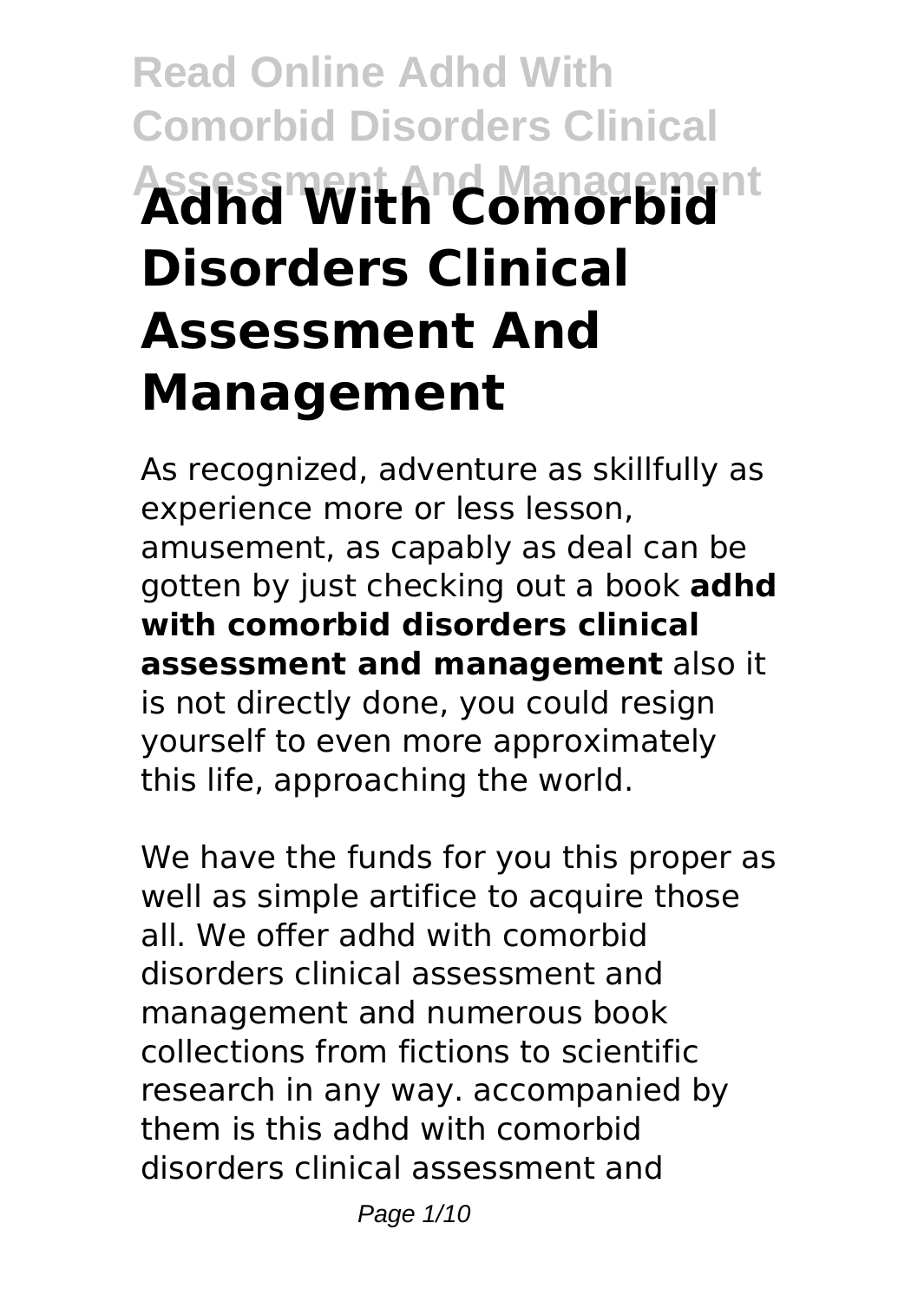**Read Online Adhd With Comorbid Disorders Clinical Assessment And Management** management that can be your partner.

Looking for a new way to enjoy your ebooks? Take a look at our guide to the best free ebook readers

### **Adhd With Comorbid Disorders Clinical**

Attention-deficit/hyperactivity disorder (ADHD) in the adult population is frequently associated with comorbid psychiatric diseases that complicate its recognition, diagnosis and management.The prevalence of ADHD in the general adult population is 2.5% and it is associated with substantial personal and individual burden.

#### **Adult ADHD and Comorbid Disorders: Clinical Implications ...**

The authors review the evaluation and treatment of ADHD with major comorbidities including mood and anxiety disorders, conduct disorders, learning disorders, medical illnesses, and severe developmental disorders.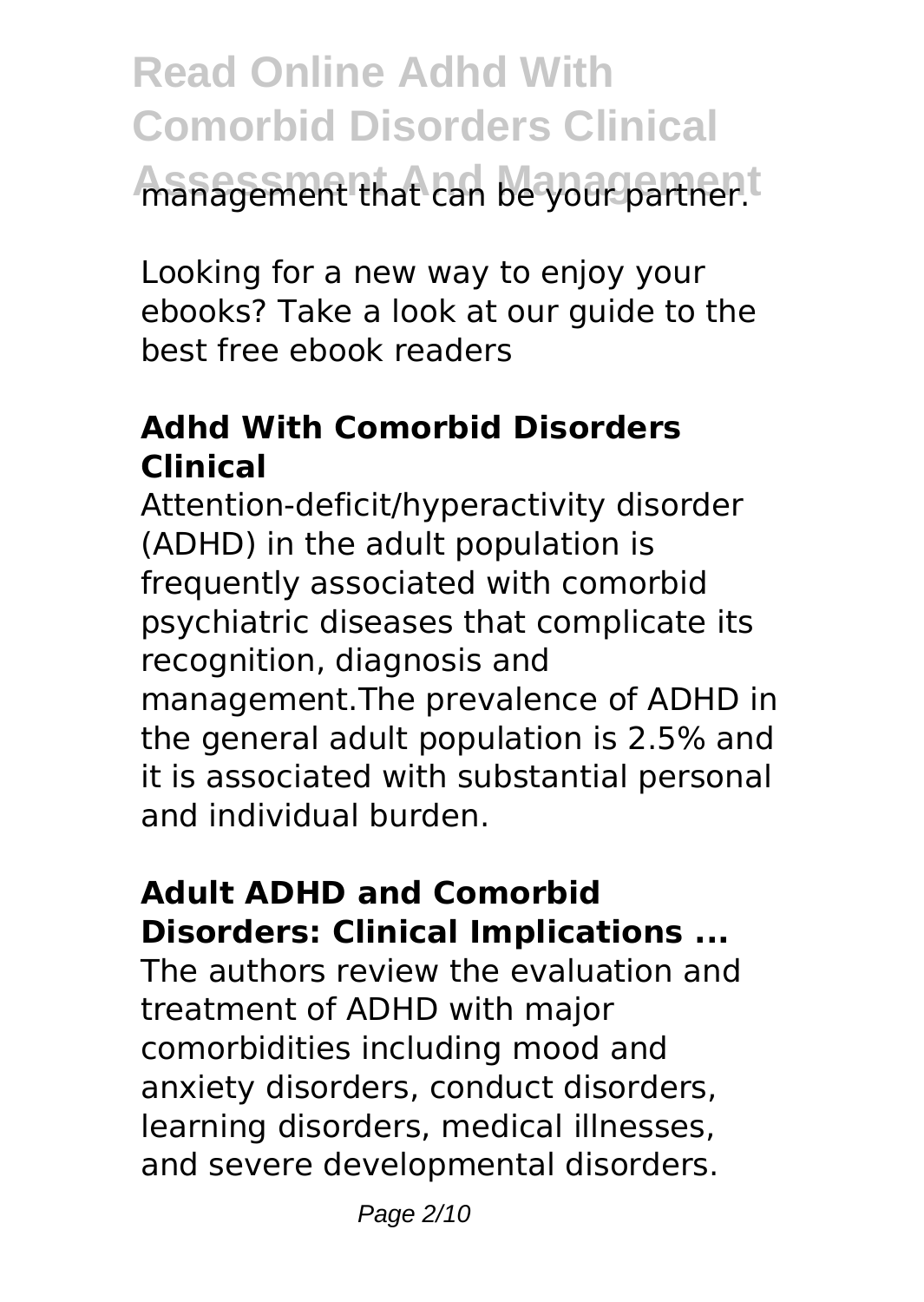**Alstinguishing clinical features of each t** condition are delineated, current psychopharmacological treatments are described, and effective approaches are presented for managing behavioral problems in the home, school, and playground.

#### **ADHD with Comorbid Disorders: Clinical Assessment and ...**

Adults with ADHD and predominant features of emotional dysregulation have a higher incidence of comorbid personality disorders (74%) than do adults with ADHD with predominantly inattentive features (32%) [ 103 ], lending further credence to the conceptualization of ADHD as a dimensional disorder that occurs along a spectrum of clinical presentations and severity.

#### **Adult ADHD and comorbid disorders: clinical implications ...**

rarely carried out even because ADHD is often comorbid with several other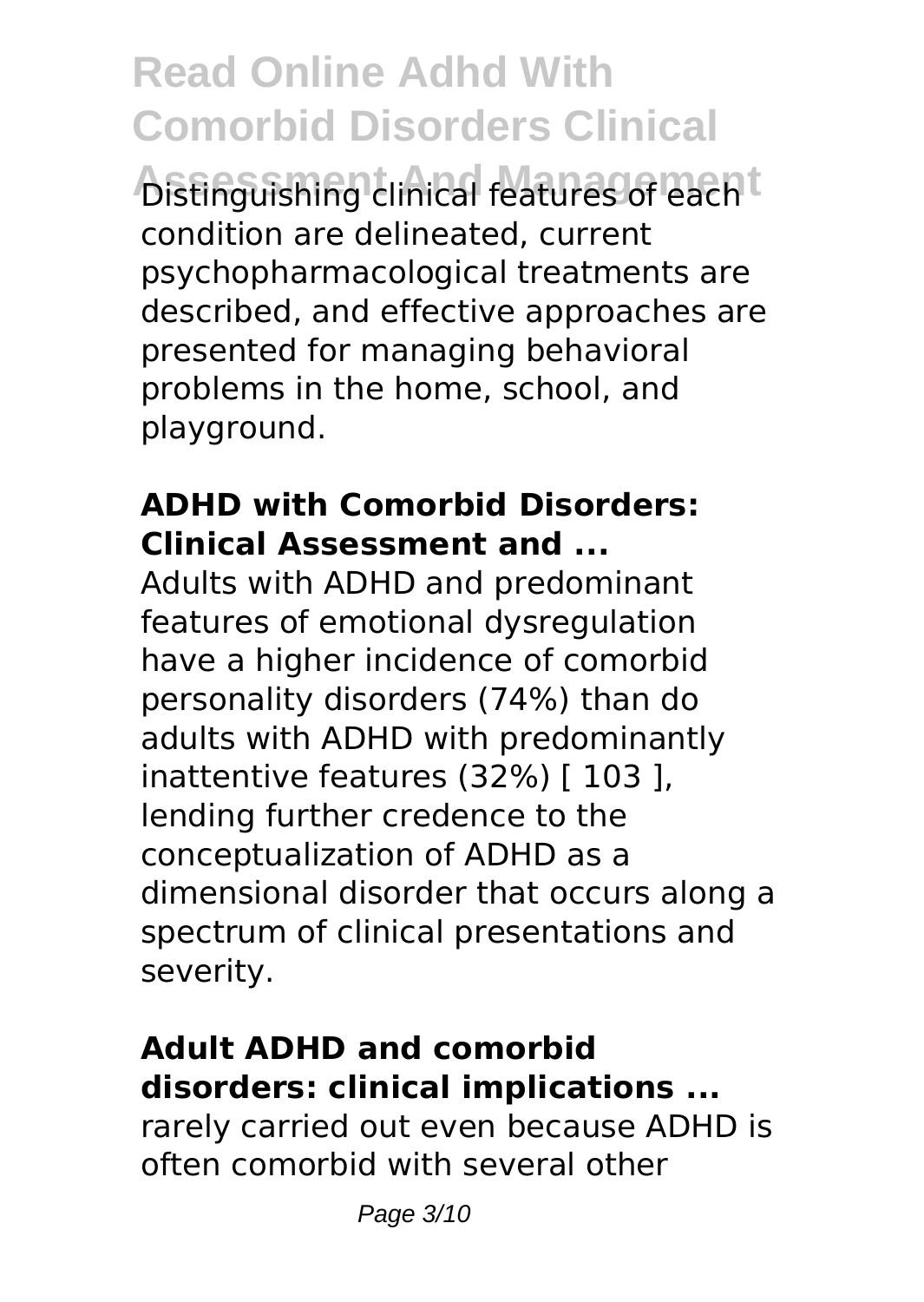**Assessment And Management** psychiatric diosrders, in particular with bipolar disorders (BDs), a condition that complicates the clinical picture, assessment and treatment. AIMS: The aim of this paper was to systematically review the scientific

#### **ADHD with Comorbid Bipolar Disorders: A Systematic Review ...**

Follow-up studies of children with ADHD indicate that subgroups of subjects with ADHD and comorbid disorders have a poorer outcome as evidenced by significantly greater social, emotional, and psychological difficulties. Investigation of these issues should help to clarify the etiology, course, and outcome of ADHD.

#### **ADHD and Comorbidity in Childhood |J Clin Psychiatry**

Abstract. ADHD is a common disorder for children and is highly comorbid with a number of psychiatric and somatic disorders, which leads to important social impacts. Among common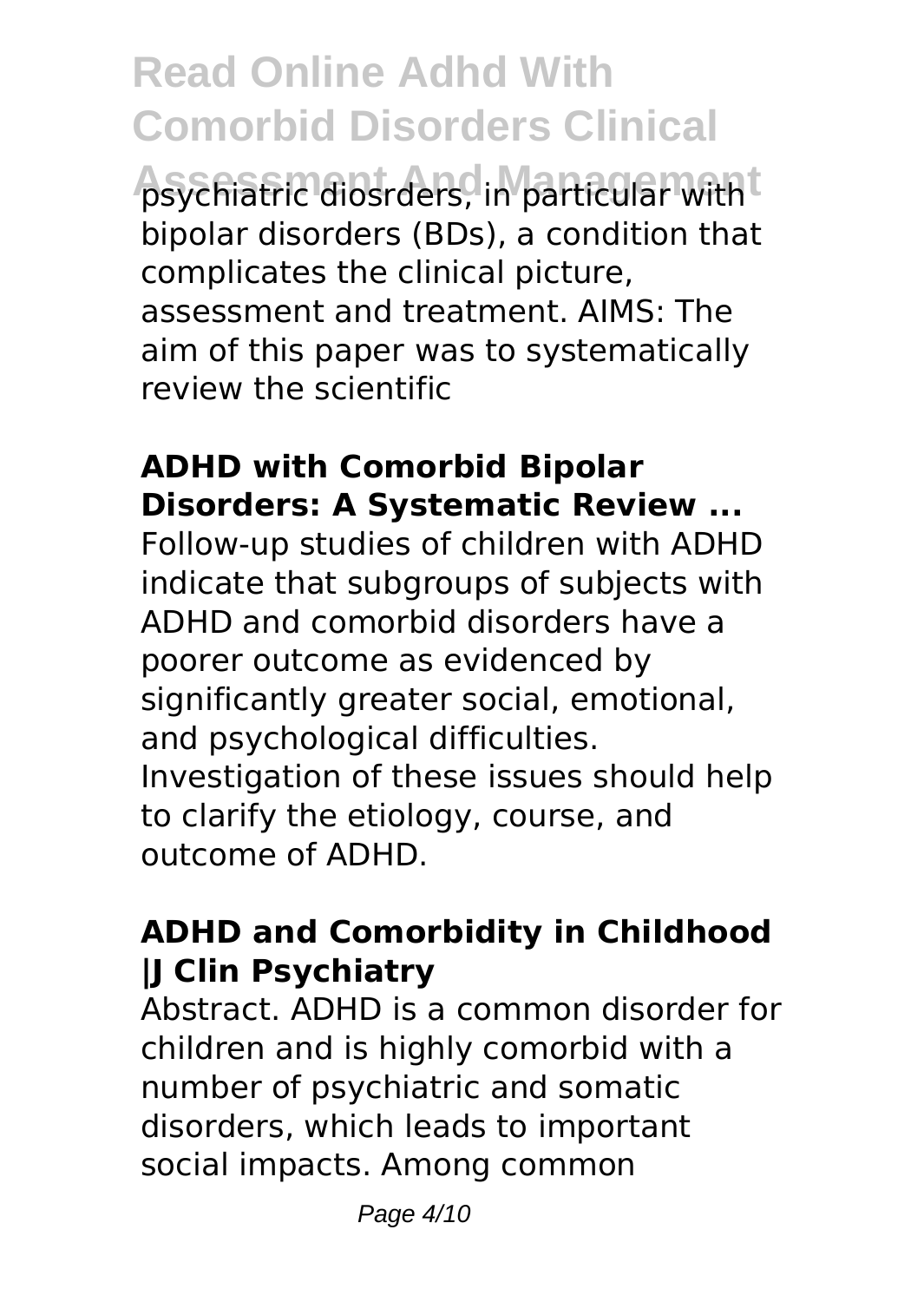**Read Online Adhd With Comorbid Disorders Clinical Assessment And Management** comorbid psychiatric disorders, mood, anxiety and conduct disorders are among the most frequently encountered in clinical practice.

#### **ADHD and Comorbid Disorders in Childhood Psychiatric ...**

Abstract and Figures Attentiondeficit/hyperactivity disorder (ADHD) in the adult population is frequently associated with comorbid psychiatric diseases that complicate its recognition, diagnosis...

## **(PDF) Adult ADHD and comorbid disorders: Clinical ...**

The most frequently reported comorbid psychiatric disorder in patients with ADHD was depression, which showed a lower prevalence in these patients compared with those without ADHD (40.3% vs 53.9%, respectively). 8. Anxiety showed a similar prevalence in patients with and without ADHD (36.4% vs 34.6%, respectively). 8.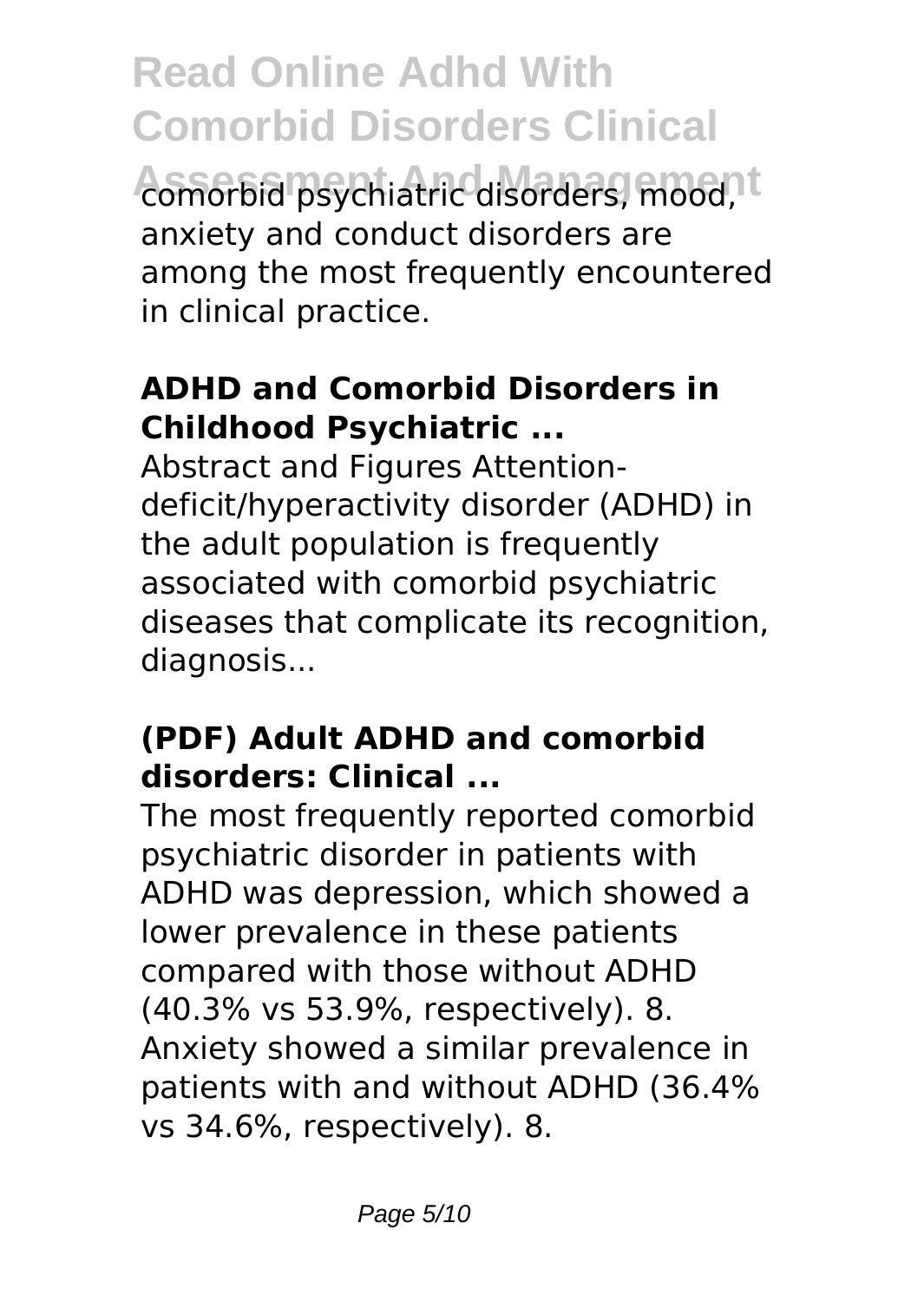# **Assessment And Management Psychiatric comorbidities in patients with ADHD | ADHD ...**

Common comorbid disorders with ADHD include: 1. Anxiety disorders - involving feelings of excessive fear, anxiety or worry for a period of time. Comorbidity ranges from 10 – 50%.

### **Comorbid Disorders - BrainX ADHD Clinic**

The comorbidity of ADHD with other disorders is between 60% and 80%. Research has shown that mood (e.g., depression) or anxiety disorders are present in 1/4 of all children with ADHD. These other disorders compound the typical issues associated with the symptoms of ADHD.

### **ADHD Comorbidity - Mental Help**

If individuals have 2 or more comorbid conditions compared to individuals who have just plain ADHD, their mortality is about 10‑fold greater, obviously a very serious association of ADHD, something that cannot be ignored. In addition to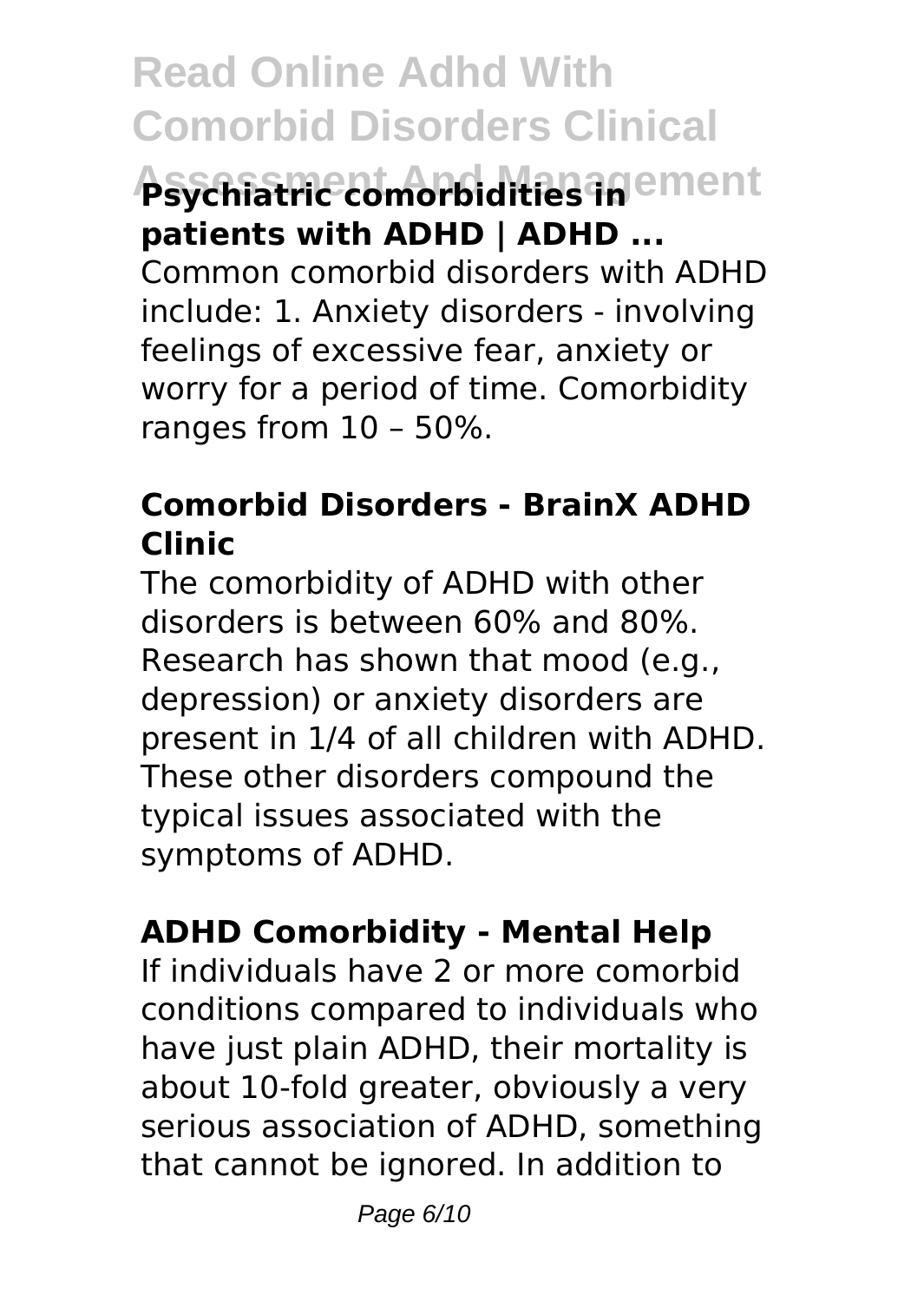**Read Online Adhd With Comorbid Disorders Clinical Assessment And Management** that, presence of comorbidities, as we've mentioned, is associated with endurance of ADHD.

#### **Treating Comorbidities in Patients With ADHD | Psychiatry ...**

ADHD symptoms stretch far beyond hyperactivity and inattentiveness. Among the condition's signature features are emotional lability and comorbidity with conditions like anxiety, autism, and behavioral disorders. Weighing these factors is integral when designing an appropriate care plan for a child with ADHD. By Adelaide S. Robb, M.D.

#### **ADHD in Children: Symptoms, Comorbidities and Care**

mental health issues in childhood and adolescence, often persisting in adulthood. ADHD in childhood and adolescence is a robust predictor of tobacco, alcohol and illicit substance use in adulthood. Prevalence of comorbid ADHD in SUD patients is high. Nearly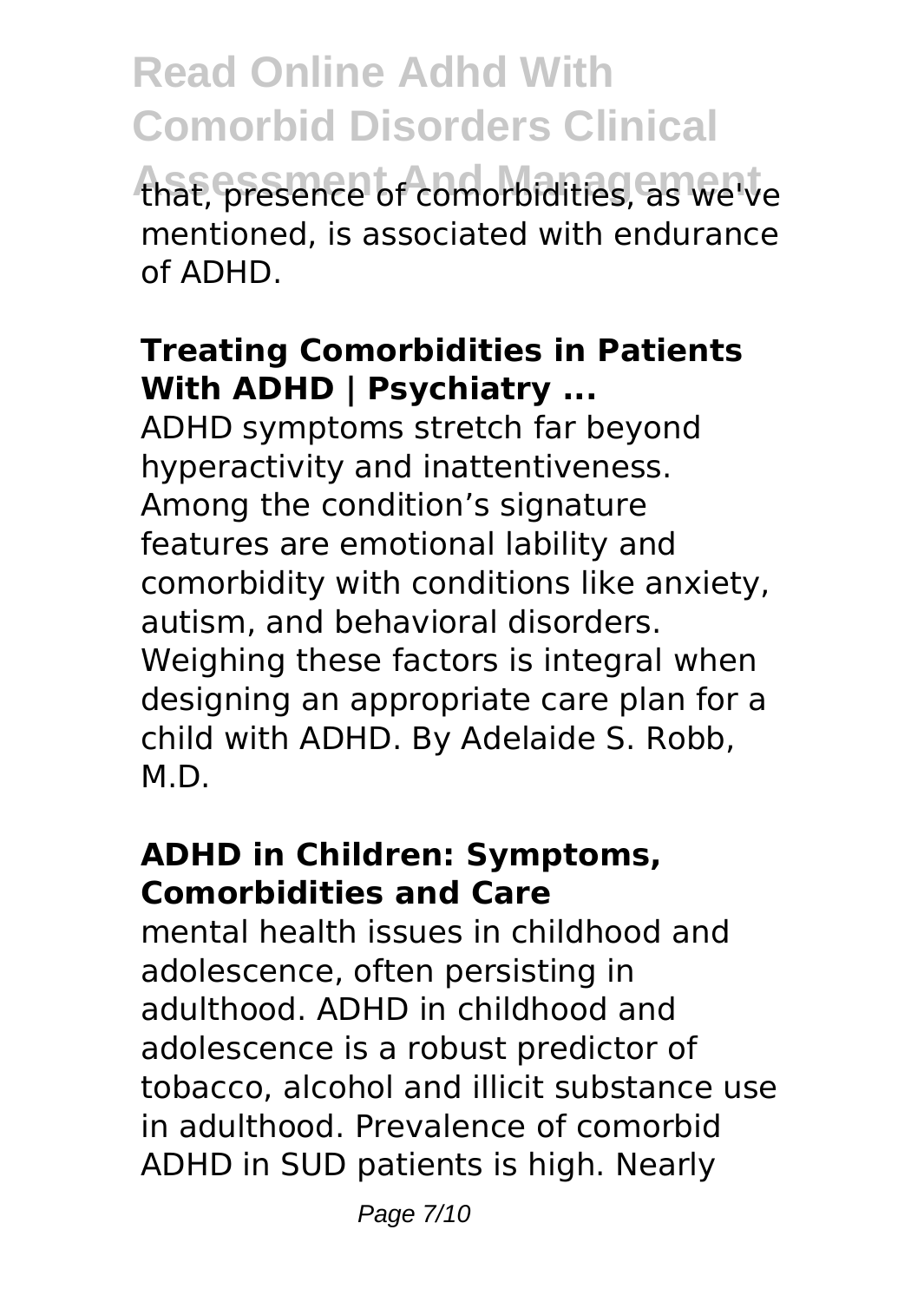**Read Online Adhd With Comorbid Disorders Clinical Ane quarter of these patients fulfill the t** DSM IV criteria for

#### **[ADHD in Adults and Comorbid Substance Use Disorder ...**

If individuals have 2 or more comorbid conditions compared to individuals who have just plain ADHD, their mortality is about 10‑fold greater, obviously a very serious association of ADHD, something that cannot be ignored. In addition to that, presence of comorbidities, as we've mentioned, is associated with endurance of ADHD.

#### **Treating Comorbidities in Patients With ADHD | Psychiatry ...**

In hospitalized children with autism spectrum disorder (ASD), predictors of comorbid attention-deficit/hyperactivity disorder (ADHD) included male sex, adolescent age, White race, and longer...

## **Comorbid ADHD More Prevalent in Boys, Adolescents With ...**

Abstract CONTEXT:Although children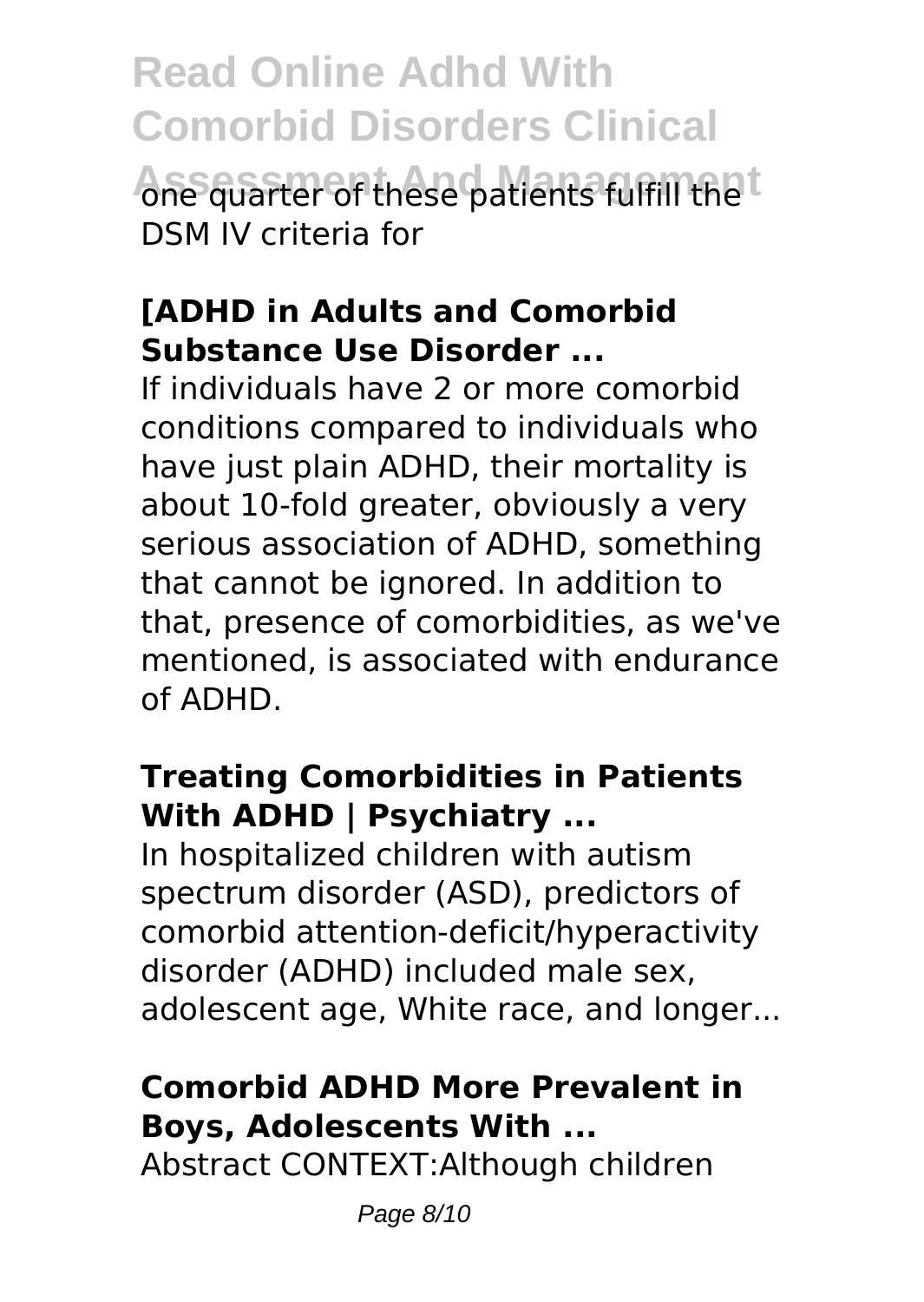with attention-deficit/hyperactivity<sup>1</sup>ent disorder (ADHD) are at elevated risk for comorbid psychopathology, the clinical correlates of ADHD in girls are far less understood relative to boys, despite ADHD being one of the most common childhood disorders in girls.

#### **Patterns of Comorbidity Among Girls With ADHD: A Meta ...**

RESEARCH UPDATE. Schizophrenia is associated with an increased prevalence of alcohol use disorder (AUD), 1 which is associated with relapse 2 and poorer outcomes. 3 Unfortunately, adherence with (limited) treatment options for this patient population are suboptimal. Furthermore, patients with comorbid AUD are often excluded from clinical pharmacologic trials in schizophrenia.

#### **The Clinical Course of Schizophrenia With Comorbid Alcohol ...**

Individuals diagnosed with ADHD and anxiety disorders tend to have more severe anxiety symptoms than do those